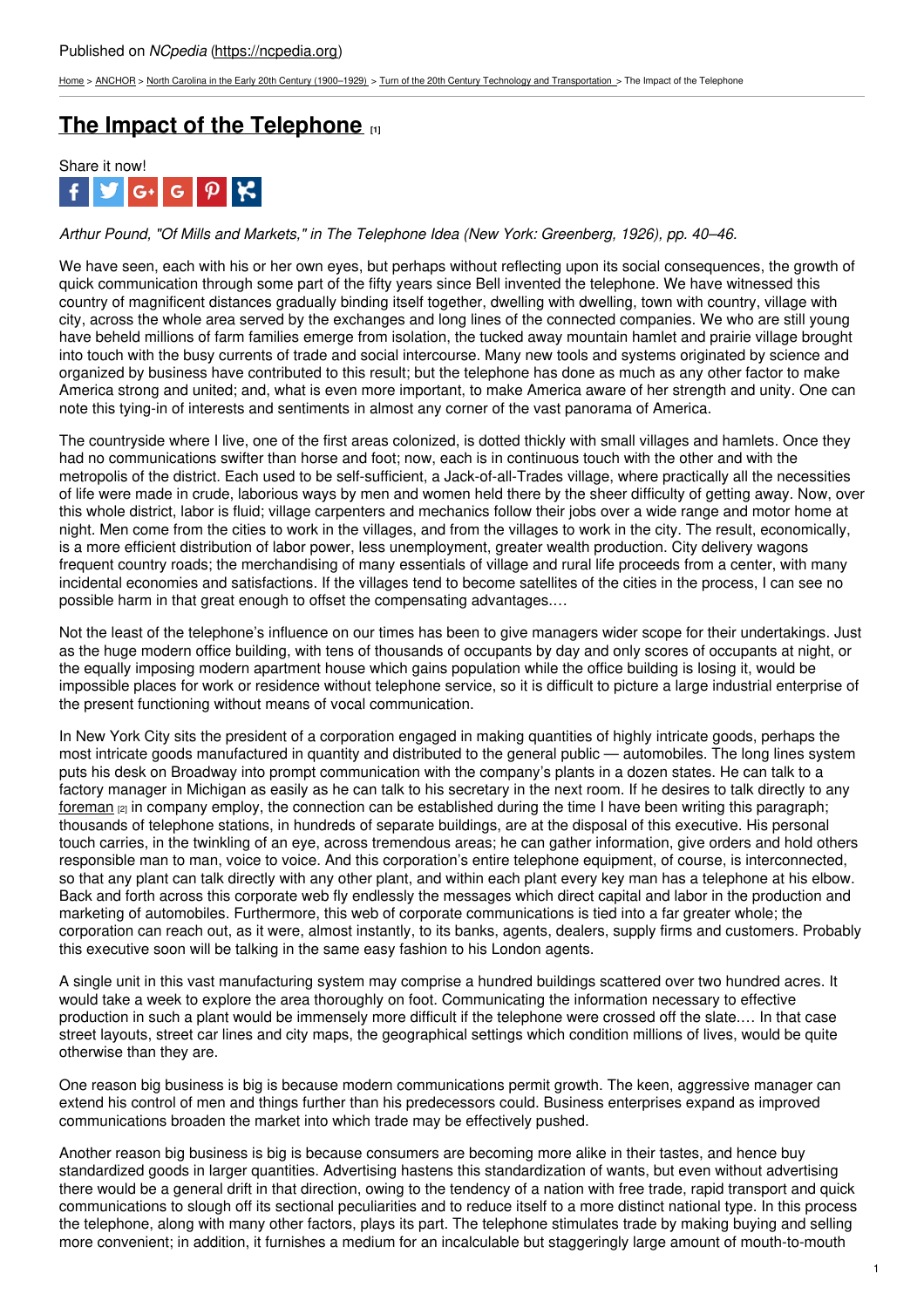advertising, assuredly the most effective of all want-stimulants.

All business, big and little, uses the telephone to good purpose. Day after day for many years Bell's invention has been saving the time of more and more millions. The tremendous growth in the national wealth, which has been a striking feature of the last half century, could not have occurred if processes had remained stationary. Wages have been raised, hours shortened, and the standard of living raised because many time saving systems and machines made those advances economically possible.…

Certainly this expansion can never be halted as long as the telephone business continues to build for the future. No single year in the fifty of telephone history has recorded a shrinkage in telephone use. Telephones in the United States have multiplied from Bell's lone instrument to more than 17,000,000, or one to every seven persons in the United States; and the average number of telephone conversations daily has risen from less than 8,000,000 in 1900 to 70,000,000 in 1926. Nevertheless, there is no saturation point in sight; the public appetite for telephone service grows with every extension and improvement of that service. Apparently, the telephone industry is destined to grow as long as the United States grows; certainly it will continue to grow as long as individuals and groups through improved communications find it possible to increase production and sales, leisure and wages, profits and the pleasantries of life.

## **User Tags:**

[business](https://ncpedia.org/category/user-tags/business) [3] [communication](https://ncpedia.org/category/user-tags/communication) [4] [history](https://ncpedia.org/category/user-tags/history) [5] [inventions](https://ncpedia.org/category/user-tags/inventions) [6] **North [Carolina](https://ncpedia.org/category/user-tags/north-carolina-6) History [7]** [Page](https://ncpedia.org/category/user-tags/page) [8] [Students](https://ncpedia.org/category/user-tags/students) [9] [Teachers](https://ncpedia.org/category/user-tags/teachers) [10] [technology](https://ncpedia.org/category/user-tags/technology) [11] Creative Commons [BY-NC-SA](https://ncpedia.org/category/user-tags/creative-commons) [12] **From:** LEARN NC North Carolina History: A Digital [Textbook](https://ncpedia.org/category/entry-source/learn-nc)[13] **Copyright Date:** 2009 **Artifacts:**